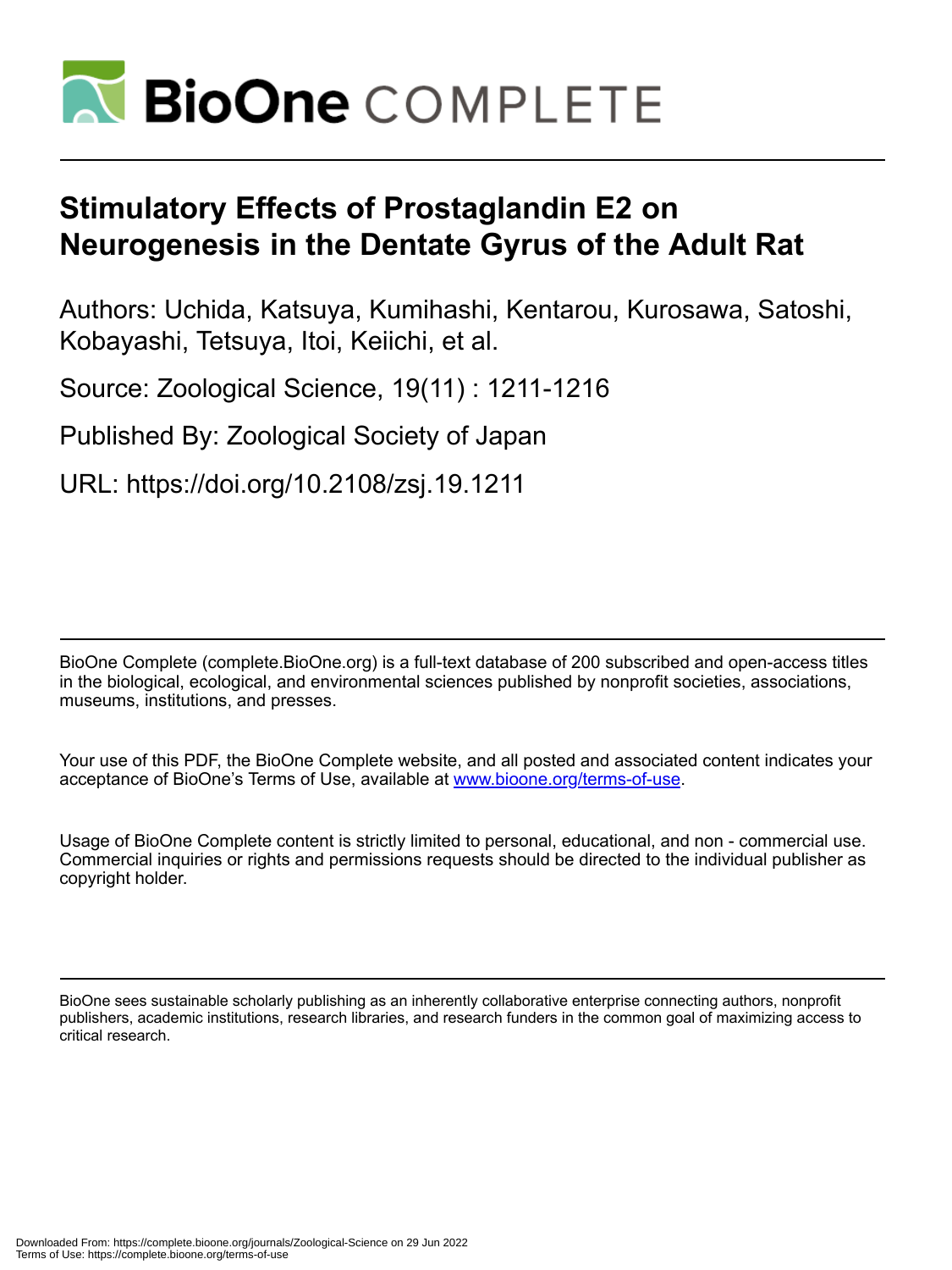# **Stimulatory Effects of Prostaglandin E2 on Neurogenesis in the Dentate Gyrus of the Adult Rat**

Katsuya Uchida<sup>1,2\*</sup>, Kentarou Kumihashi<sup>1</sup>, Satoshi Kurosawa<sup>1</sup>, Tetsuya Kobayashi<sup>1</sup>, Keiichi Itoi<sup>2</sup> and Takeo Machida<sup>1</sup>

1 *Department of Regulation Biology, Graduate School of Science and Engineering, Saitama University, Saitama 338-8570, Japan* 2 *Laboratory of Information Biology, Department of System Information Sciences, Graduate School of Information Sciences, Tohoku University, Sendai 980-8579, Japan*

**ABSTRACT**—Neurogenesis in the dentate gyrus of adult rodents is elicited by transient global ischemia. Cyclooxygenase (COX) -2, a rate-limiting enzyme for prostanoid synthesis, is also induced by ischemia. We recently found that the administration of a non-selective COX inhibitor to ischemic animals suppressed cell proliferation in the subgranular zone (SGZ) at the dentate gyrus of the hippocampus. To clarify whether prostaglandin E2 (PGE2) synthesis by COX's is involved in neurogenesis, sulprostone, an analogue of PGE2, was injected into the rat hippocampus. Sulprostone injection increased the number of 5-bromo-2' deoxyuridine (BrdU)-positive cells in the SGZ. BrdU-positive cells also expressed polysialylated isoforms of neural cell adhesion molecule and neuronal nuclear antigen. These results suggest that PGE2 plays an important role in the proliferation of cells in the SGZ.

**Key words**: neurogenesis, cyclooxygenase-2, prostaglandin, dentate gyrus, hippocampus

# **INTRODUCTION**

Prostaglandin E2 (PGE2), which is synthesized by cyclooxygenases (COX's), has been shown to be involved in several important functions of the nervous system, such as pain modulation (Ferreira, 1972) and generation of fever (Milton and Wendlandt, 1970). COX exists as two isoforms, COX-1 and COX-2. Generally, COX-1 is constitutively expressed in many tissues, while COX-2 is mitogen-inducible (Smith *et al*., 1996). The level of PGE2 in the central nervous system is increased in various pathological conditions (Montine *et al*., 1999; Paoletti *et al*., 1998). For example, cerebral ischemia in rodents caused an increase in the expression of COX-2 mRNA and concentration of PGE2 in the hippocampus (Ohtsuki *et al*., 1996; Nakayama *et al*., 1998). Furthermore, cerebral ischemia induced not only the expression of COX-2 mRNA but also neurogenesis in the subgranular zone (SGZ) within one to two weeks after ischemic operation (Liu *et al*., 1998). It has been suggested that ischemia-induced neurogenesis is involved in the release of glutamate by ischemic insult, because cellular proliferation in the SGZ is regulated by stimulation of N-

\* Corresponding author: Tel. +81-22-217-4722;<br>\* Corresponding author: Tel. +81-22-217-4722;

methy-D-aspartate (NMDA) receptors stimulus (Cameron *et al*., 1995; Gould *et al*., 1997). It has also been reported that release of adrenal steroids under stress conditions also affects cellular proliferation and reduces neurogensis in the SGZ of adult rodents (Gould *et al*., 1992; Cameron and Gould, 1994; Gould *et al*., 1997). These factors participate in the regulation of COX-2 mRNA such that NMDA receptor stimulation initiates expression of COX-2 mRNA (Yamagata *et al*., 1993; Miettinen *et al*., 1997), and that glucocorticoid represses COX-2 both via the transcriptional and posttranscriptional mechanisms (Newton *et al*., 1998). Therefore, COX-2 and PGE2 may possibly be involved in neurogenesis in adult rodents after ischemia. We have recently reported that acetylsalicylic acid (ASA), a non-selective COX inhibitor, inhibited the ischemia-induced increase in the BrdUpositive cells (Kumihashi *et al*., 2001). The aim of the present study is to determine whether PGE2 is involved in the neurogenesis in the dentate gyrus (DG) of the hippocampus. Since, EP3, a PGE2 receptor subtype, has been reported to be expressed in the DG of rodents (Nakamura *et al*., 2000; Monica *et al*., 2000), we examined the effects of sulprostone, an EP3 agonist, on the number of newly syn-

FAX. +81-22-217-4765. E-mail: uchida@bio.is.tohoku.ac.jp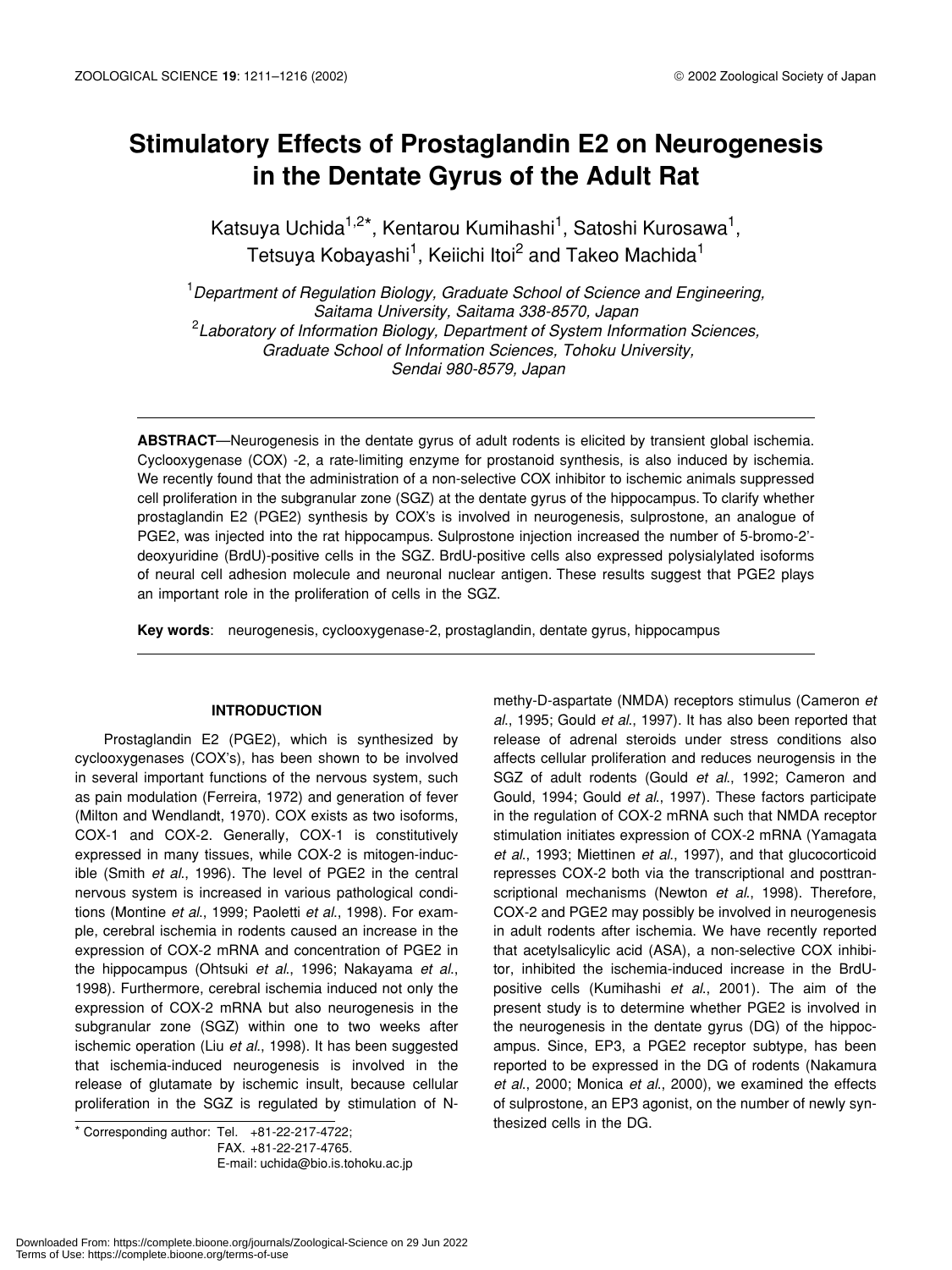# **MATERIALS AND METHODS**

## **Animals and agents used for injection**

Fisher 344 male rats were housed individually on a 12 hr light/ dark cycle with free access to water and food. Animals (240–260 g in body weight) were chronically catheterized in the hippocampus under anesthesia with sodium pentobarbital (40 mg/kg, Nembutal; Abott Lab., North Chicago, IL). Intracerebral catheters (C313G; Plastics One INC. Roanoke, VA) were inserted into the right DG of the hippocampus of each rat. The catheters were implanted stereotaxically according to the atlas of Paxinos and Watson (Paxinos and Watoson, 1997) at A-P, –3.6 mm from the bregma; L, 2.0 mm from the midline; and H, 6.8 mm above the interaural line. The catheters were placed onto the skull with acrylic dental cement and screws. Animals were allowed to recover for 1 week after the operation. Thereafter, each animal was injected with 0.1 nmol (n=3), 0.5 nmol  $(n=4)$ , 1 nmol  $(n=10)$  or 2.5 nmol sulprostone  $(n=3)$  or phosphatebuffered saline (PBS, n=7) every 12 hr for 3 consecutive days. Sulprostone dissolved in 1 µl of vehicle was injected into the hippocampus over a period of 10 min. The period of injection of BrdU was determined on the basis of result of preliminary tests. Briefly, injections of BrdU were given intraperitoneally at a dose of 100 mg/kg once daily for 3 consecutive days from the second day after the last



**Fig. 1.** (a and b) Photomicrographs of BrdU immunoreactivity in coronal sections of the DG of a vehicle-injected rat (a) and a 1 nmol suplostone-injected rat (b). On the first day after the last injection of BrdU, sections were stained with anti-BrdU antibodies and cresyl violet. Arrows indicate BrdU-positive cells. Scale bar=100 µm. (c) The dose-dependent effect of sulprostone injection on cell proliferation in the SGZ of the DG. Columns indicate the mean (± SEM) number of BrdU-positive cells/mm<sup>2</sup>. \*, #: significantly different from vehicle-injected rats (\*, p<0.05; #, p<0.01).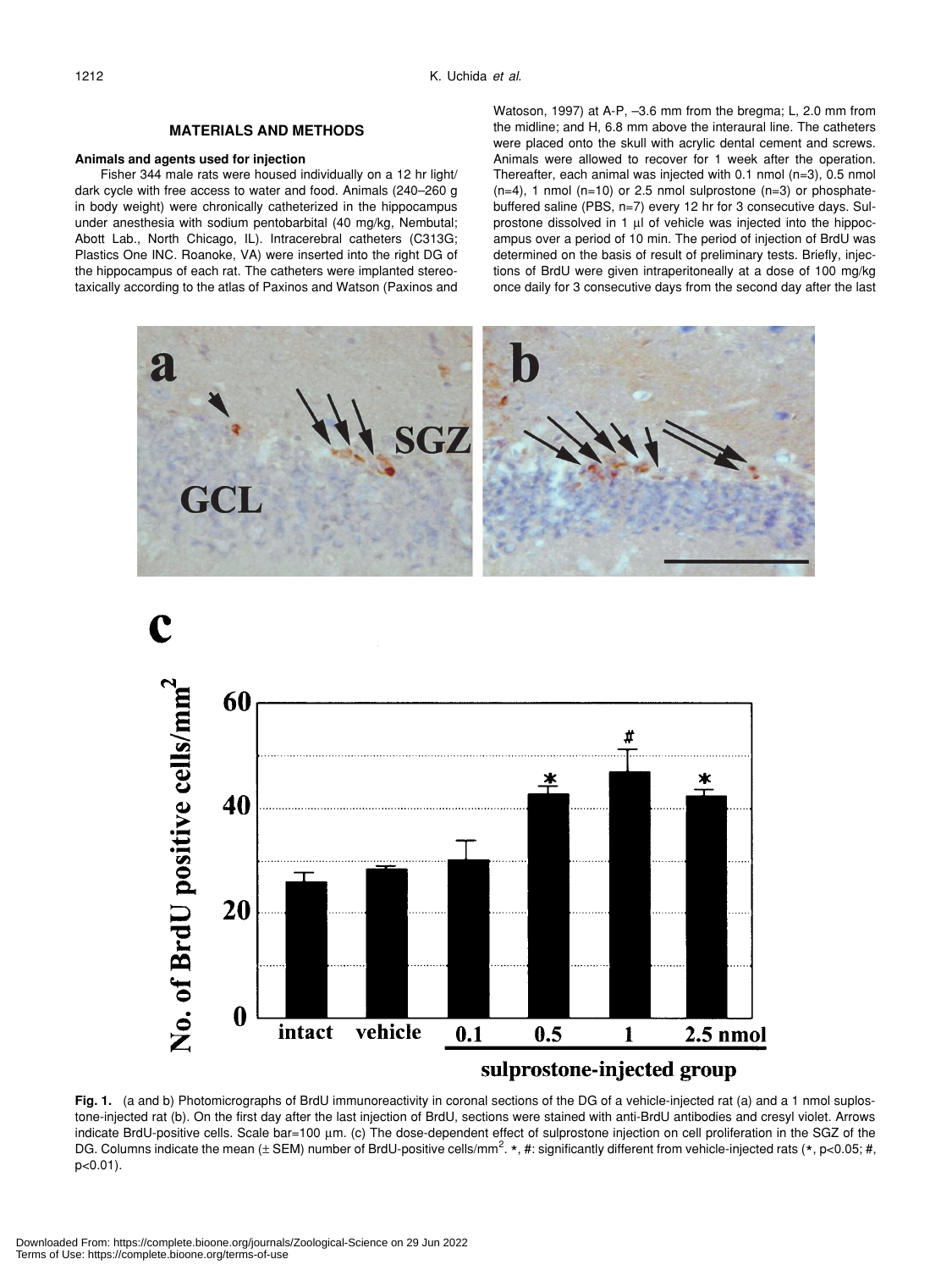intracerebral administration of sulprostone.

Another set of experimental groups was prepared for assessment of the phenotype of BrdU-positive cells in the granular cell layer (GCL). Two weeks after the last injection of BrdU, the animals were anesthetized with pentbarbital, and the brain was removed from each animals (n=3 for vehicle, n=5 for 1 nmol sulprostone).

#### **Immunohistochemical study**

(1) Detection of dividing cells on the SGZ following stimulating by sulprostone

Twenty-four hours after the last injection of BrdU, the animals  $(n=4$  for intact, n=4 for vehicle, n=3, 4, 5, 3 for 0.1, 0.5, 1, 2.5 nmol sulprostone, respectively) were anesthetized with excess doses of sodium pentobarbital (60–80 mg/kg) and perfused transcardially with physiological saline followed by 4% paraformaldehyde (PFA) in 0.1 M phosphate buffer (PB, pH 7.4). The brain was removed from each animal, post-fixed overnight in 4% PFA, and stored in 30% sucrose for 2 days. The brain was then frozen by liquid nitrogen and cut coronally on a cryostat at 16 µm. Sections were placed on 3 aminopropyl-triethoxysilane-coated slide glasses and processed for



**Fig. 2.** Photomicrographs showing double immunostaining with anti-BrdU and a respective cell marker in coronal sections of the DG of sulprostone-injected rats. On the first day after the last injection of BrdU, sections were stained with anti-BrdU and anti-PSA-NCAM. A confocal microscopic image shows that BrdU-positive cells (red: a) in the SGZ colocalized with PSA-NCAM (green: b) as indicated by the yellow color (c). By 2 weeks after the last injection, BrdU-positive cells in the SGZ had migrated to the GCL. A confocal microscopic image of BrdU-positive cells (green: d, yellow: f) in the GCL was labeled for NeuN (red: e, yellow: f), but co-localizing of BrdU (green: g and i) with GFAP (red: h and i) was scarcely observed. Scale bar=50  $\mu$ m.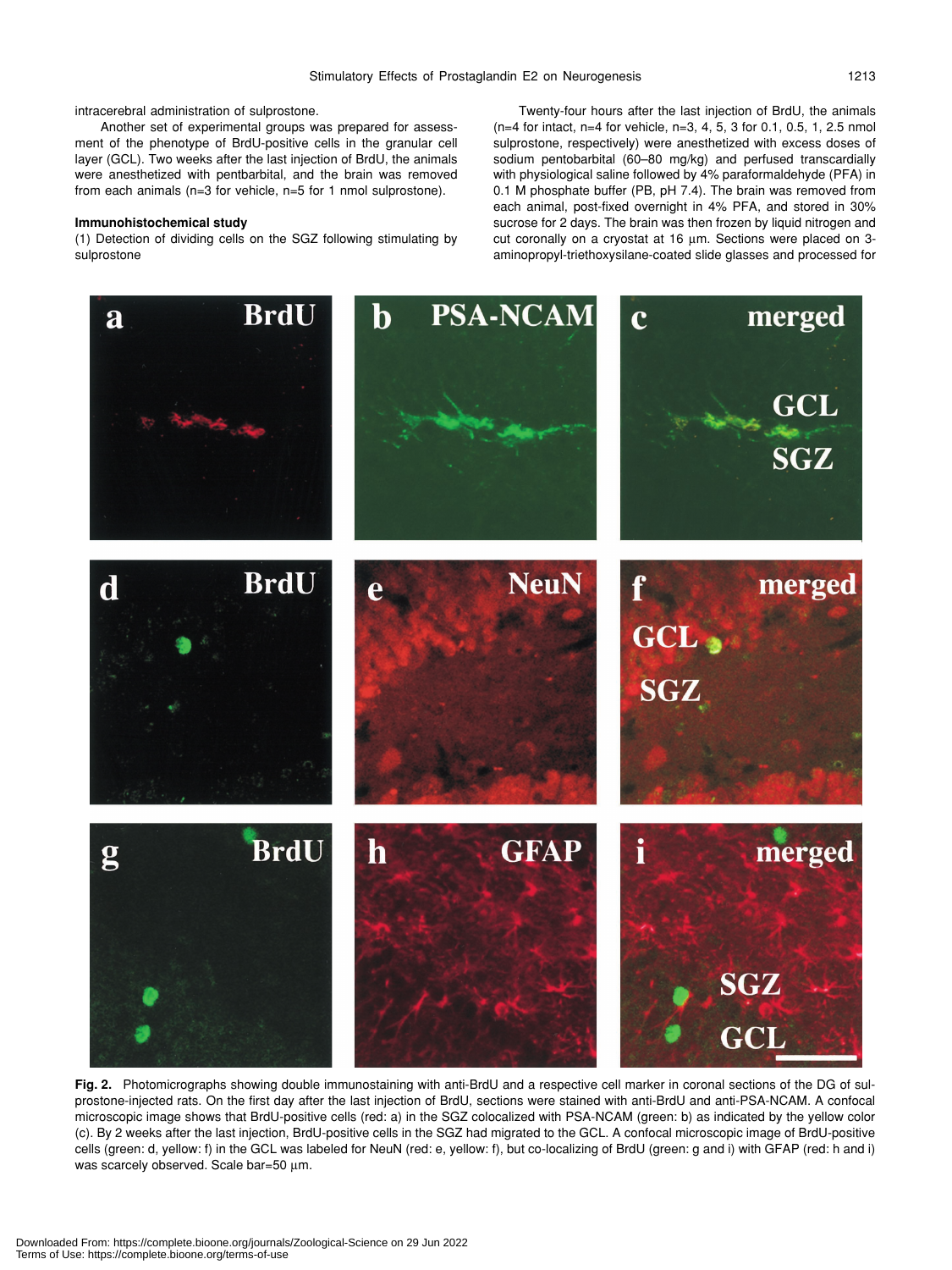**Table 1.** Rate of differentiation of BrdU positive cells into neuronal and glial cells 2 weeks after BrdU labeling in the GCL

|                        | total BrdU positive cells/mm <sup>2</sup> | survival rate<br>(%) | NeuN+ BrdU+ cells<br>(per total BrdU+ cells $[%]$ ) | $GFAP + BrdU +$ cells<br>(per total BrdU+ cells $[%]$ ) |
|------------------------|-------------------------------------------|----------------------|-----------------------------------------------------|---------------------------------------------------------|
| vehicle $(n=3)$        | $21.32 \pm 1.39$                          | 75.33                | $86.92 \pm 1.24$                                    | $9.24 \pm 1.13$                                         |
| nmol sulprostone (n=5) | $31.76 \pm 3.40^*$                        | 67.89                | $92.22 \pm 0.73$                                    | $6.11 \pm 0.93$                                         |

Survival rate of BrdU-positive cells was determined as the number of BrdU-positive cells 2 weeks after BrdU injection divided by that on the following day after BrdU injection.

A double positive rate is indicated by the ratio of NeuN+ cells/BrdU+ cells or GFAP+ cells/BrdU+ cells to the total BrdU-positive cells. Data are presented as the mean  $\pm$  SEM.  $*$  P<0.05 vs. vehicle.

further treatment. Sections were rinsed in PBS and incubated at 37°C for 30 min with 2N HCl. After basification with 0.1 M Tris-HCl (pH 8.5) for 10 min, sections were rinsed in PBS, incubated for 30 min with 5% normal horse serum diluted in PBS containing 0.1% Triton X-100 (PBST), and incubated overnight with mouse anti-BrdU (1:400; Sigma Chemical Co., St. Louis, MO). After being washed in PBST, sections were incubated for 30 min at room temperature with biotinylated anti-mouse IgG (Vector Laboratories, Burlingame, CA). Sections were then incubated with avidin-biotin complex (Vector Laboratories, Burlingame, CA) for 2 hr at room temperature, and BrdU-positive cells were visualized with 0.05% diaminobenzidine and 0.02%  $H<sub>2</sub>O<sub>2</sub>$  in PBS. For the detection of Nissl bodies, sections were thereafter rinsed in water and stained with 0.5% cresyl violet (Wako Pure Chemical Industries, Ltd., Osaka).

(2) Double immunostaining using antibodies against BrdU and cell marker proteins

For detection of migrating cells from the SGZ to GCL, sections were incubated overnight with mouse anti-PSA-NCAM (1:500, a gift from Dr. Tatsunori Seki, Juntendo University, Tokyo). After being washed in PBST, sections were incubated with biotinylated antimouse IgM (Vector Laboratories, Burlingame, CA) and then visualized using a TSA fluorescence system (NEN Life Science Products, Boston, MA). Following detachment of antibodies by 0.1 M glycine buffer (pH 2.2) for 2 h at room temperature, sections were incubated overnight with mouse anti-BrdU. After being washed in PBST, sections were incubated for 30 min at room temperature with rhodamine-conjugated anti-mouse IgG (Chemicon International Inc., Temecula CA).

For detection of differentiation of progenitor cells in the GCL, sections were incubated with mouse anti-BrdU, then incubated with biotinylated anti-mouse IgG. Sections were visualized using a TSA fluorescence system. Following detachment of antibodies, sections were incubated with mouse anti-NeuN (1:500, Chemicon International Inc., Temecula CA) or mouse anti-glial fibrillary acidic protein (GFAP; 1:500, Sigma Chemical Co., St. Louis, MO). After being washed in PBST, sections were incubated with rhodamine-conjugated anti-mouse IgG. Fluorescence was detected using a confocal laser-scanning microscope (LSM410, Carl Zeiss, Jena, Germany).

#### **Quantification**

For each brain, 8–10 sections containing the central area of the DG were randomly selected, and the number of BrdU-labeled cells in the SGZ was counted. Microscopic images of these sections were processed using Adobe Photoshop 5.0 LE (Adobe Systems, San Jose, CA). The area of the DG including the hilus and SGZ in each section was measured using Scion Image for Windows (Scion Corp., Frederick, MD). The density of BrdU-positive nuclei in each section was calculated by dividing the number of BrdU-positive nuclei by the area of the DG according to the method of Liu *et al*. (1998). Data are expressed as means  $\pm$  SEM. Statistical analysis was performed using ANOVA followed by post-hoc comparison using Fisher's PSLD. Differences were considered significant at P<0.05. To assess the phenotype of BrdU-positive cells in the GCL, we used NeuN and GFAP as cell markers. A double positive ratio was calculated as BrdU+/NeuN+ or BrdU+/GFAP+ cells divided by total BrdU-positive cells in the GCL. Data are expressed as means ± SEM. Comparisons were made by Student's *t*-test (unpaired). Differences were considered significant when P <0.05.

# **RESULTS**

BrdU-labeled cells were found within the SGZ in all groups of rats. Direct injection of sulprostone into the hippocampus increased the number of BrdU-positive cells in the SGZ (Fig.1-a, b). The number of BrdU-labeled cells in the sulprostone-injected group (except for 0.1 nmol group) was significantly greater than that in the vehicle-injected group (Fig. 1-c). Treatment with 1 nmol sulprostone increased the number of BrdU-positive cells in the SGZ up to twofold. In the contralateral SGZ, no marked increases in the number of BrdU-positive cells were observed. Clustering of BrdU-positive cells was localized in the SGZ, but few BrdU-positive cells were observed in the GCL at the period 24 hr after the last injection of BrdU. Furthermore, a proportion of BrdU-positive cells in the SGZ were stained with mouse anti-PSA-NCAM (Fig. 2a-c), indicating that the dividing cells had apparently differentiated into neuronal cells.

On the other hand, BrdU-positive cells had migrated from the SGZ to GCL by 2 weeks after the last injection of BrdU. The majority of BrdU-positive cells in the GCL expressed NeuN, known as the marker for matured neurons (Fig. 2d-f). In contrast, coexpression of BrdU and GFAP was scarcely detected cells in this area (Fig. 2g-i). Survival rates for BrdU-positive cells 2 weeks after injection of BrdU were 75.33% and 67.89% in vehicle-injected and 1 nmol sulprostone-injected group, respectively. Therefore, the number of BrdU-positive cells was reduced by approximately 30% by 2 weeks after the last injection of BrdU in both groups. However, the ratio of BrdU+/NeuN+ cells to the number of total BrdU-positive cells in sulprostone-injected group was significantly greater than that in vehicle-injected group (Table. 1).

#### **DISCUSSION**

We demonstrated for the first time in this study that sulprostone, a PGE2 analogue, stimulated *de novo* neurogenesis at the DG of rat hippocampus. The number of BrdUpositive cells was increased dose-dependently following sulprostone injection. Furthermore, the majority of BrdUpositive cells developed to neuronal cells as was demonstrated by colocalization with neuron-specific cell makers.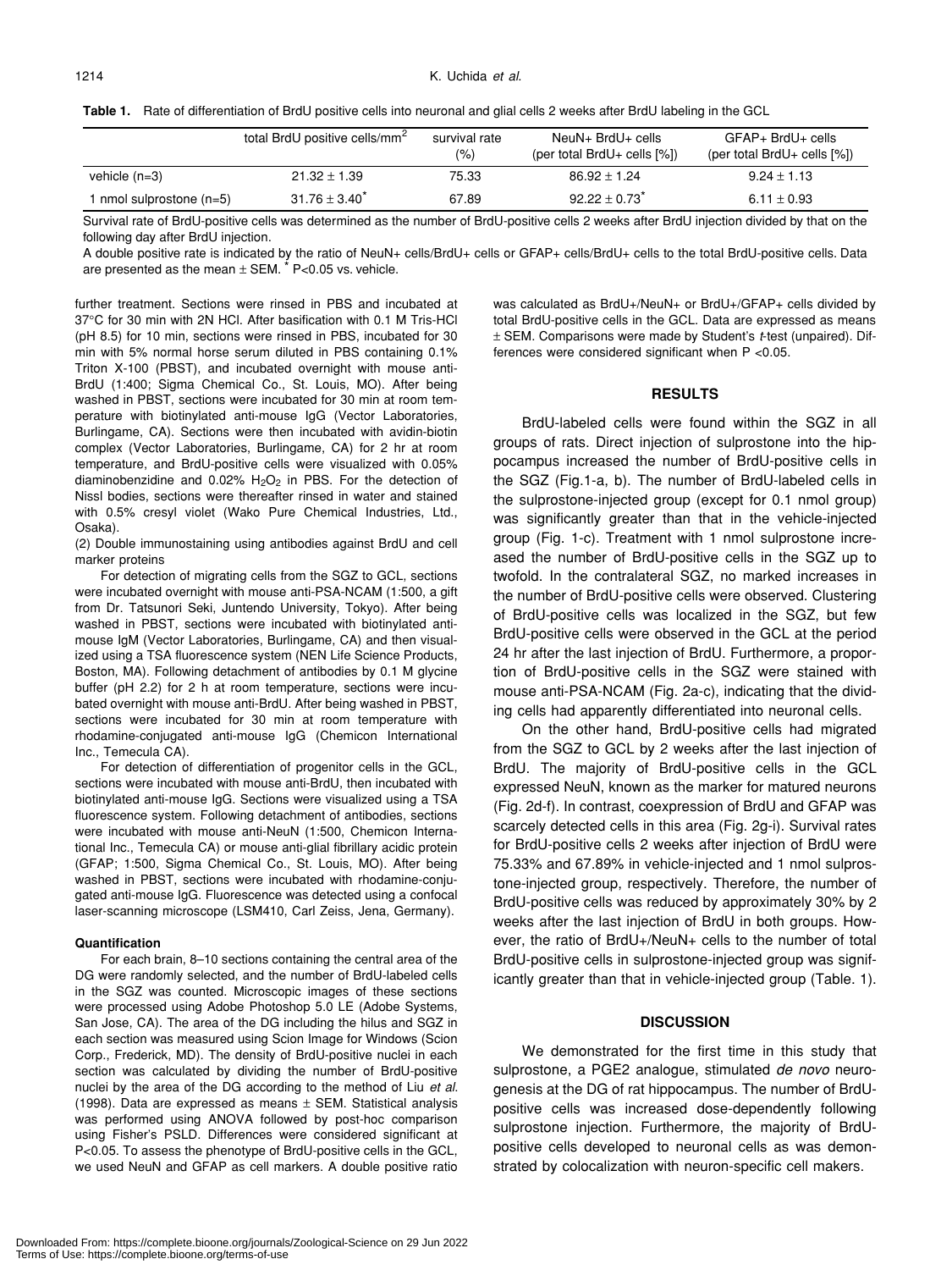It has been shown that neurons are produced in two limited regions of the brain in adulthood, i.e., the DG of the hippocampus and the olfactory bulb (Altman and Das, 1965; Kaplan and Hinds, 1977). More recently, the neurogenesis was reported to be stimulated markedly by transient global ischemia in the adult brain (Kee *et al*., 2001) despite the continuous generation of new neurons throughout the whole life time. It has been disclosed that transient induction of COX-2 accompanies global ischemia in rat DG (Ohtsuki *et al*., 1996). We also found recently that the administration of ASA suppressed cell proliferation in the SGZ of ischemic animals (Kumihashi *et al*., 2001). These findings suggest that PG's are involved in cell proliferation in the SGZ.

Since sulprostone is an agonist for EP3 receptors, the present result suggests that PG's may stimulate neurogenesis via EP3 receptors in the DG. Supporting this idea is the finding that the EP3 receptors are present in the DG (Nakamura *et al*., 2000; Monica *et al*., 2000). However, sulprostone is not a highly specific agonist for EP3, and therefore, the involvement of other receptor subclasses remains to be elucidated.

Sulprostone injection resulted in approximately 2-fold increase in the number of progenitor cells compared to those in intact and vehicle-injected animals in the present study. The degree of increase appears less marked in comparison with 3 to 8-fold increase following global brain ischemia (Kumihashi *et al*., 2001; Liu *et al*., 1998). Full increase in progenitor cells after ischemia may, therefore, require some other factors in addition to PG's. Noradrenaline, serotonin and estrogen are known to increase neurogenesis in the DG (Duman RS *et al*., 1999; Banasr M *et al*., 2001). Further studies are required to examine whether PG's stimulate neurogenesis in the DG in cooperation with these factors.

The majority (92%) of BrdU-positive cells coexisted with NeuN in the sulprostone-injected group, indicating that the major part of progenitor cells developed to neurons after stimulation by sulprostone. Expression of PSA-NCAM is known to be present as soon as the progenitors exit the cell cycle and start to migrate toward their final destination (Seki and Arai 1993). Its expression in the SGZ is also reported to parallel cellular proliferation (Kuhn *et al*., 1996). NeuN is a transcription factor that is expressed in the nucleus and cytoplasm of mature neurons. The double positive rate for NeuN and BrdU was slightly but significantly higher in the sulprostone-injected group than that in the control group, raising the possibility that sulprostone may drive differentiation of progenitor cells to neurons. It is intriguing that the rate of neuronal differentiation of BrdU-positive cells in the sulprostone-injected group in this study was comparable to that following the ischemic paradigm employed by previous investigators (Sharp *et al*., 2002; Takasawa *et al*., 2002). On the other hand, sulprostone injection did not affect the suvival rate of BrdU-positive cells in this study. Van pragg *et al*. (1999) demonstrated that hippocampus-dependent learning task had been necessary for the survival of newborn

cells. Thus, it seems likely that a coordinated actions of neurons in the hippocampal formation is required for increasing the survival rate of progenitor cells. A small population of BrdU-positive cells also contained GFAP in both the sulprostone- and vehicle-injected groups. The GFAP+/BrdU+ ratio in the sulprostone-injected group was slightly lower than that in the vehicle-injected group, though statistically not significantly different. Since the number of double positive cells for GFAP and BrdU was very small, however, it is hard to discuss over the effect of sulprostone on production of glial cells.

In conclusion, the present study demonstrated that sulprostone promoted neurogenesis, supporting the proposal that PG's are involved in the process of neurogenesis in the hippocampus. At the present time, neither the mechanism(s) for sulprostone action nor target cells for primary sulprostone action is not clear. Cultured astrocytes have been also shown to express EP3 receptors (Kitanaka *et al*., 1996), thus, sulprostone could primarily act not only on neural progenitor cells but also on these glial cells. It remains to be clarified at which stage of neural development and to what cell population(s) sulprostone exerts its effects.

# **ACKNOWLEDGEMENT**

We thank Dr. Hiroyuki Furudate and Toshinori Suzuki for comments on the manuscript. We also thank Dr. Tatsunori Seki (Juntendo University, Tokyo) for the generous gift of anti PSA-NCAM antibodies. This work was supported by Narishige Neruoscience Research Foundation.

## **REFERENCES**

- Altman J, Das GD (1965) Autoradiographic and histological evidence of postnatal hippocampal neurogenesis in rats. J Comp Neurol 124: 319–335
- Banasr M, Hery M, Brezun JM, Daszuta A (2001) Serotonin mediates oestrogen stimulation of cell proliferation in the adult dentate gyrus. Eur J Neurosci 14: 1417–1424
- Cameron HA, McEwen BS, Gould E (1995) Regulation of adult neurogenesis by excitatory input and NMDA receptor activation in the dentate gyrus. J Neurosci 15: 4687–4692
- Cameron HA, Gould E (1994) Adult neurogenesis is regulated by adrenal steroids in the dentate gyrus. Neurosci 61: 203–209
- Duman RS, Malberg J, Thome J (1999) Neural plasticity to stress and antidepressant treatment. Biol Psychiatry 46: 1181–1191
- Ferreira SH (1972) Prostaglandins, aspirin-like drugs and analgesia. Nat New Biol 240: 200–203
- Gould E, Cameron HA, Daniels DC, Woolley CS, McEwen BS (1992) Adrenal hormones suppress cell division in the adult rat dentate gyrus. J Neurosci 12: 3642–3650
- Gould E, McEwen BS, Tanapat P, Galea LA, Fuchs E (1997) Neurogenesis in the dentate gyrus of the adult tree shrew is regulated by psychosocial stress and NMDA receptor activation. J Neurosci 17: 2492–2498
- Kaplan MS, Hinds JW (1977) Neurogenesis in the adult rat: electron microscopic analysis of light radioautographs. Science 197: 1092–1094
- Kee NJ, Preston E, Wojtowicz JM (2001) Enhanced neurogenesis after transient global ischemia in the dentate gyrus of the rat. Exp Brain Res 136: 313–320